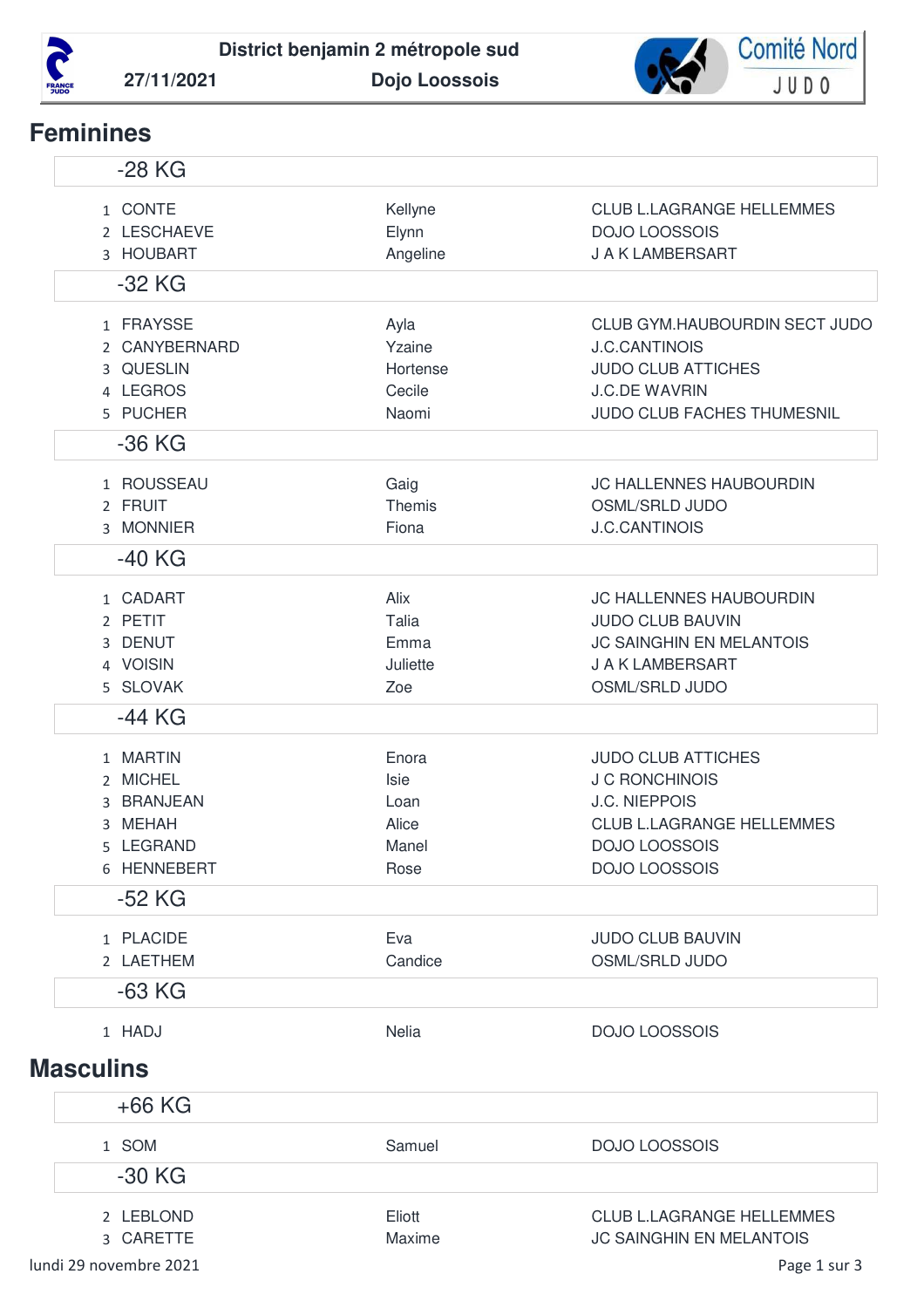

27/11/2021

District benjamin 2 métropole sud

Dojo Loossois



| <b>HUMBERT</b>                 | Nathanael                                                                                                                                                                                                                                                                                                                                                | J.C.GONDECOURT<br>OSML/SRLD JUDO     |
|--------------------------------|----------------------------------------------------------------------------------------------------------------------------------------------------------------------------------------------------------------------------------------------------------------------------------------------------------------------------------------------------------|--------------------------------------|
| -34 KG                         |                                                                                                                                                                                                                                                                                                                                                          |                                      |
|                                | Maxime                                                                                                                                                                                                                                                                                                                                                   | <b>J C RONCHINOIS</b>                |
|                                | Soan                                                                                                                                                                                                                                                                                                                                                     | JUDO CLUB FACHES THUMESNIL           |
| <b>DEKEISTER</b>               | Romain                                                                                                                                                                                                                                                                                                                                                   | <b>JC SAINGHIN EN MELANTOIS</b>      |
| <b>LEMAIRE</b>                 | Victor                                                                                                                                                                                                                                                                                                                                                   | OMNIS. MUNICIPAL SEQUEDINOIS         |
| <b>BOULHANNI</b>               | Zyad                                                                                                                                                                                                                                                                                                                                                     | <b>OSML/SRLD JUDO</b>                |
|                                | Prosper                                                                                                                                                                                                                                                                                                                                                  | <b>JC SAINGHIN EN MELANTOIS</b>      |
| <b>DETEUF LENCI</b>            | Augustin                                                                                                                                                                                                                                                                                                                                                 | <b>ASPTT LILLE METROPOLE</b>         |
|                                | Enguerrand                                                                                                                                                                                                                                                                                                                                               | <b>JUDO CLUB ATTICHES</b>            |
| <b>BOSSUYDT</b>                | Gaetan                                                                                                                                                                                                                                                                                                                                                   | <b>OSML/SRLD JUDO</b>                |
| <b>CLEMENT</b>                 | <b>Mathias</b>                                                                                                                                                                                                                                                                                                                                           | <b>OSML/SRLD JUDO</b>                |
| <b>GOBERT</b>                  | Elliott                                                                                                                                                                                                                                                                                                                                                  | <b>JC SAINGHIN EN MELANTOIS</b>      |
| <b>LEURENT</b>                 | Timothe                                                                                                                                                                                                                                                                                                                                                  | <b>DOJO LOOSSOIS</b>                 |
| <b>ROMMEL</b>                  | Constantin                                                                                                                                                                                                                                                                                                                                               | <b>DOJO LOOSSOIS</b>                 |
| <b>ZNIBEL</b>                  | Sohan                                                                                                                                                                                                                                                                                                                                                    | <b>J C RONCHINOIS</b>                |
| <b>BOTIN</b>                   | Phileas                                                                                                                                                                                                                                                                                                                                                  | CLUB J.JJ DA FOURNES EN WEPPES       |
| <b>DAMMAN</b>                  | Ruben                                                                                                                                                                                                                                                                                                                                                    | <b>J.C.DE WAVRIN</b>                 |
|                                | <b>Marius</b>                                                                                                                                                                                                                                                                                                                                            | <b>JC SAINGHIN EN MELANTOIS</b>      |
|                                | Kenzy                                                                                                                                                                                                                                                                                                                                                    | OSML/SRLD JUDO                       |
|                                | Imrane                                                                                                                                                                                                                                                                                                                                                   | JUDO CLUB FACHES THUMESNIL           |
|                                | Charly                                                                                                                                                                                                                                                                                                                                                   | OMNIS. MUNICIPAL SEQUEDINOIS         |
|                                | Constantin                                                                                                                                                                                                                                                                                                                                               | <b>ASPTT LILLE METROPOLE</b>         |
| -38 KG                         |                                                                                                                                                                                                                                                                                                                                                          |                                      |
|                                | Hosein                                                                                                                                                                                                                                                                                                                                                   | CLUB GYM.HAUBOURDIN SECT JUDO        |
|                                | Celian                                                                                                                                                                                                                                                                                                                                                   | <b>JC SAINGHIN EN MELANTOIS</b>      |
| <b>DEBAENE</b>                 | Victor                                                                                                                                                                                                                                                                                                                                                   | JUDO JUJITSU CLUB ANNOEULLIN         |
|                                | Timeo                                                                                                                                                                                                                                                                                                                                                    | <b>J.C.GONDECOURT</b>                |
| <b>BOYAVAL</b>                 | Tom                                                                                                                                                                                                                                                                                                                                                      | CLUB J.JJ DA FOURNES EN WEPPES       |
|                                | Nelson                                                                                                                                                                                                                                                                                                                                                   | <b>OSML/SRLD JUDO</b>                |
|                                | Timeo                                                                                                                                                                                                                                                                                                                                                    | <b>J A K LAMBERSART</b>              |
|                                | Ishaq                                                                                                                                                                                                                                                                                                                                                    | <b>OSML/SRLD JUDO</b>                |
|                                | Enzo                                                                                                                                                                                                                                                                                                                                                     | <b>J.C.DE WAVRIN</b>                 |
| <b>KONDRATSKYI</b>             | Ivan                                                                                                                                                                                                                                                                                                                                                     | <b>JC SAINGHIN EN MELANTOIS</b>      |
|                                | Alexandre                                                                                                                                                                                                                                                                                                                                                | <b>J.C.DE WAVRIN</b>                 |
|                                | Noham                                                                                                                                                                                                                                                                                                                                                    | <b>JUDO CLUB FACHES THUMESNIL</b>    |
|                                | Adem                                                                                                                                                                                                                                                                                                                                                     | <b>FAUBOURG DE BETHUNE JUDO CLUB</b> |
|                                | Jules                                                                                                                                                                                                                                                                                                                                                    | JC HALLENNES HAUBOURDIN              |
|                                | Ismail                                                                                                                                                                                                                                                                                                                                                   | OSML/SRLD JUDO                       |
| $-42$ KG                       |                                                                                                                                                                                                                                                                                                                                                          |                                      |
|                                | Louis                                                                                                                                                                                                                                                                                                                                                    | <b>JC SAINGHIN EN MELANTOIS</b>      |
| 5<br>16<br>5.<br>5.<br>5.<br>9 | 5 EL BOUANANI<br>1 LESAFFRE<br>2 GALLIOU<br><b>DE RIBAS</b><br><b>QUESLIN</b><br>15<br>N-C BOUCNEAU<br>N-C FOUQUEAU<br>N-C KHATIR<br>N-C LEMAIRE<br>N-C STEPANOV<br>1 FHIMA<br>2 CUCHEVAL<br>3 HANNUS<br><b>D ALMEIDA</b><br>DE BOULOIS<br><b>DEZEURE</b><br>9 GRANDJEAN<br>11 DELVAUX<br>12 CHOUAF<br>13 BEN ASSBA<br>13 CHARLIER<br>15 MAHI<br>1 STEUX | Amine                                |

2 LAMEY Jules **CLUB L.LAGRANGE HELLEMMES** 3 BARBIEUX HYACINTHE Gautier **J.C.CANTINOIS** 3 SOUBITE Tom OMNIS. MUNICIPAL SEQUEDINOIS **JC SAINGHIN EN MELANTOIS** 5 CAMPELLO Amaury Tom INS.JUDO-JUJITSU VILLENEUVE D 5 KLEIN JUDO CLUB BAUVIN 5 VANDENBUSSCHE Jarod